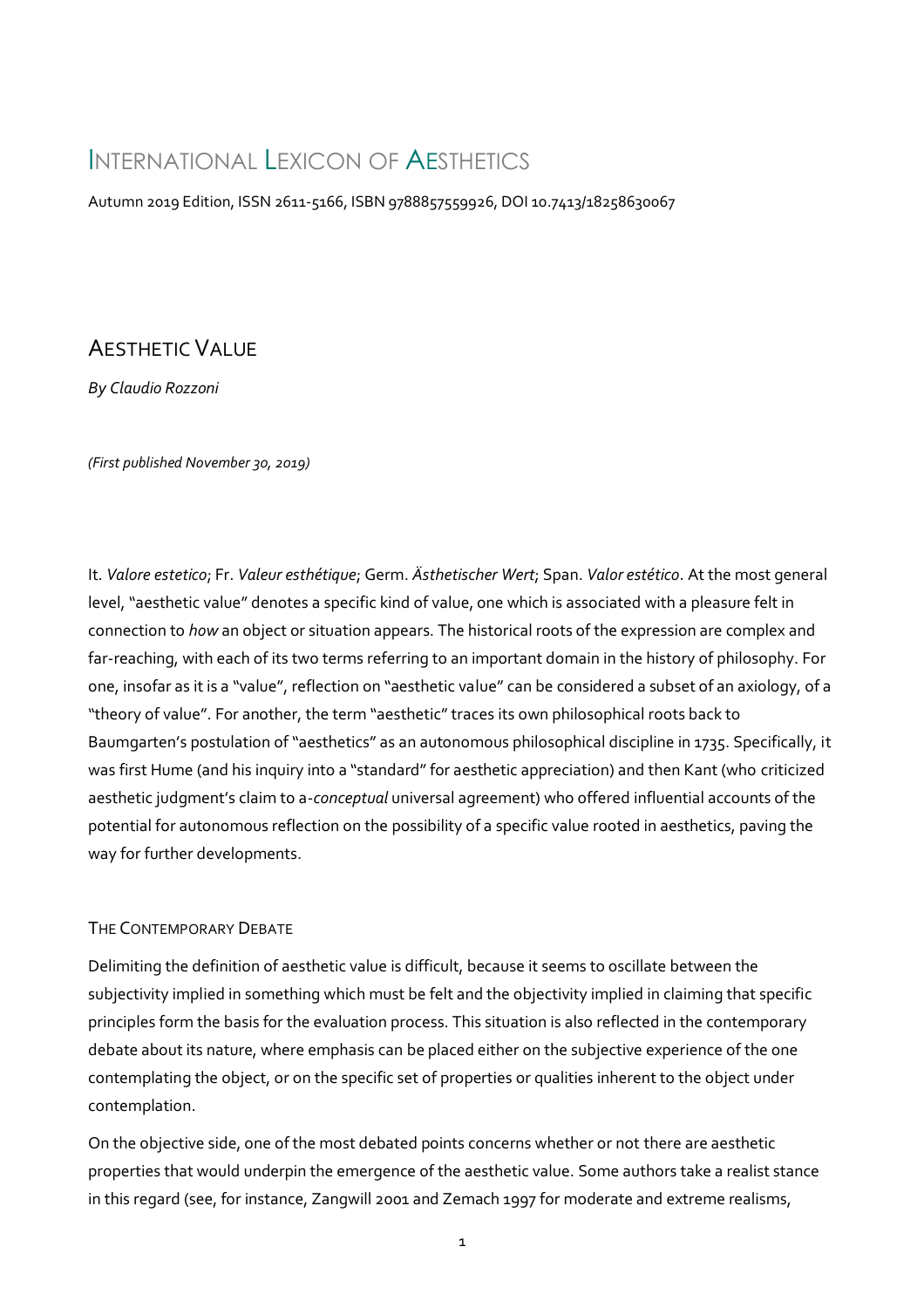#### **AESTHETIC VALUE**

respectively); Levinson considers these supervenient on nonaesthetic properties, with the former dependent on, but not reducible to, the latter (see Levinson 1984). Besides, aesthetic properties can be understood either as intrinsically "evaluative" (De Clercq 2002: 169) or as merely motivational to aesthetic appreciation (Beardsley 1970), and again, according to Carroll's content-oriented view, it is even possible to have an aesthetic experience grounded on the object's features without reference to any affectiveaxiological moment (Carroll 2002: 163).

While recognizing the foundational role of aesthetic properties, Goldman instead shifts the focus to the subjective response of what he calls "competent subjects" (clearly reminiscent of Hume's "ideal critics"), coming to suggest that they are in fact "relational properties" (Goldman 1995: *passim*). Others take this argument even further, contesting the very existence of aesthetic properties. Adopting Genette's notion of "aesthetic relation [*relation esthétique*]", Schaeffer affirms that the so-called aesthetic properties are not objective but rather "relational properties 'supervening' on the properties of the object and reflect our positive or negative appreciation of these properties" (Schaeffer 2015: 43).

In this respect, as regards the subjective side, it is important to note that aesthetic *evaluation* cannot be based on too broad a notion of pleasure; crucially, it must not be merely equated with enjoyment, as this would lead to a simplistic, purely hedonistic construal of aesthetic value that negates its unique nature. Such an approach would be both too narrow (by excluding experiences to which we assign legitimate value without enjoying them: see Gaut 2007: 29) and too broad (by encompassing experiences we enjoy without necessarily appreciating, such as hearing a funny joke).

For this reason, some authors have made significant efforts to identify a specific emotion characterizing aesthetic value. Walton, for example, inquires into the peculiar "pleasure of finding something valuable, of admiring it". He starts by making a clear distinction between "enjoying" and "appreciating", that is, "tak[ing] pleasure or delight in judging" something "to be good", coming to define it as "marveling" (Walton 2008: 12). In the same direction, the peculiar emotion of "wonder" as the one "constitut[ing] appreciation" in art has also become a subject of great interest to empirical aesthetics (see Fingerhut, Prinz 2018).

Nevertheless, one clarification is in order. In the debates mentioned above, much of the discourse on aesthetic value focuses almost exclusively on art; in many cases, the expressions "aesthetic value" and "artistic value" are unduly employed as synonyms. As has been noted (see for example Ingarden 1964), the former must be distinguished from the latter. In a broad sense, aesthetic value can be experienced everywhere, in both artistic and nonartistic experiences—not only when it comes to appreciating nature, but also in our everyday and scientific practices (Stecker 2006: 1; Matteucci 2017: 226).

Artistic values, in turn, cannot be reduced to aesthetic value, insofar as several different kinds of values are involved in the creation, the reception and the circulation of works of art (see Heinich, Schaeffer, Talon-Hugon 2014, which lay out a list of the most relevant values artistic evaluation entails, including "authenticity", "morality", "originality", "rarity", and "virtuosity"). In well-known cases, in fact, art expressly rejects any connection to aesthetic values, at least in principle (one need only recall Duchamp's intent for his ready-mades to be utter "anesthetic"); the question remains whether a work of art can truly

2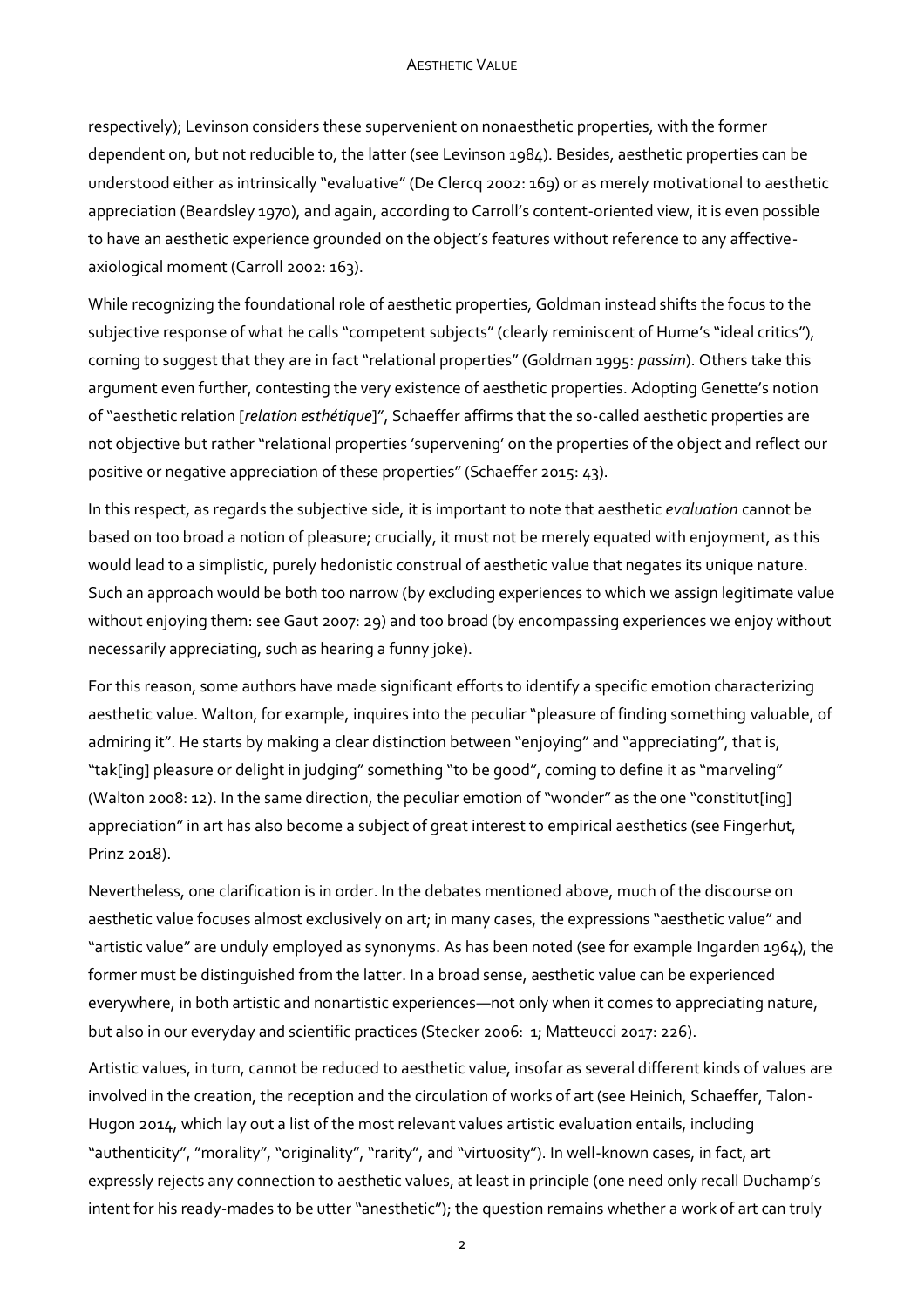achieve this aestheticity degree of zero, even when this is its stated intention (for an examination of conceptual art in "aesthetic terms", see for example Costello 2007). In a similar vein, some philosophers strongly reject the idea of aesthetic value playing any significant role in art evaluation, and even refuse to assign aesthetic value any importance whatsoever. For Dickie, the "aesthetic" is something entirely unrelated to, and developed completely separate from, the concept of "artistic" (see Dickie 1974). A similar position in this respect is expressed by Goodman (1968: 261), for whom "conceiving of aesthetic experience as a form of understanding", as he does, "results both in resolving and in devaluing the question of aesthetic value" (Goodman 1968: 262).

Besides, it is important to specify that, in these art-oriented cases, often the expression of "aesthetic value" ends up denoting a general appreciation of the work of art, which can be due to any number of different reasons that can be then made explicit. Such an employment of the concept is analogous to that of the "ancipital" word "beautiful", which can be used either on a general evaluative level, to mean that we appreciate a work of art overall, or on a descriptive level, to mean that the work manifests itself beautifully (see D'Angelo 2011: 125; Lopes 2018: 6). Indeed, the former level is exactly the one at which "beauty" and "aesthetic value" can be viewed as "synonymous" (Stolnitz 1960: *passim*).

At this very level, and in more general terms, an inquiry into the boundaries of aesthetic value should clarify the nature of not only its relationship to the "artistic", but also to other values, notably the "moral" and the "cognitive" (see Lopes 2005; Walton 2008), in order to verify if and to what extent it is possible to talk about a mutual influence or permeability between it and them, in some forms of "interactionism" (in these instances, "moralism" and "cognitivism", respectively).

As regards the moralist direction of inquiry, for instance, Walton maintains that "moral and aesthetic value can interact" (Walton 2008: 14), and Gaut talks about the possibility of detecting "aesthetically relevant ethical values" (Gaut 2007: 64). It is worth recalling that this point concerns not only positive moral values but negative ones as well, i.e., the issue of how moral demerit can diminish aesthetic evaluation or render it impossible (another point that can be traced back to Hume); in Gaut's "ethicism" view (a 'moderate' moralism), for instance, having an "aesthetically relevant ethical flaw" makes a work "aesthetically flawed" (Gaut 2007:10).

As for "cognitivism", Walton includes the cognitive among the values that can underlie and motivate "aesthetic" appreciation of a work of art, for example through its power to bring about "new understanding" in appreciators (2008:13). Conversely, Lamarque defends a form of "autonomism" of the "aesthetic value", a position articulated in his thesis of the "intrinsic value" of literary works of art (Lamarque 2009: 259). However, aside from the issue concerning the different forms of "interactionism" and "autonomism", there is another sense in which the relation between aesthetic and cognitive value can be construed: namely, aesthetic value in the sense of a *value produced aesthetically*.

In fact, within the artistic field, we can appreciate and wonder at how art can *aesthetically* think (Deleuze, Guattari 1994: 66) and make us think on an emotional-axiological level, in keeping with the Kantian notion of "aesthetic idea" (on the cognitive dimension of the pure aesthetic judgment, see Crowther 2010: 9). In this sense, a work of art can bring the recipients to grasp values (including, but not limited to, moral and

3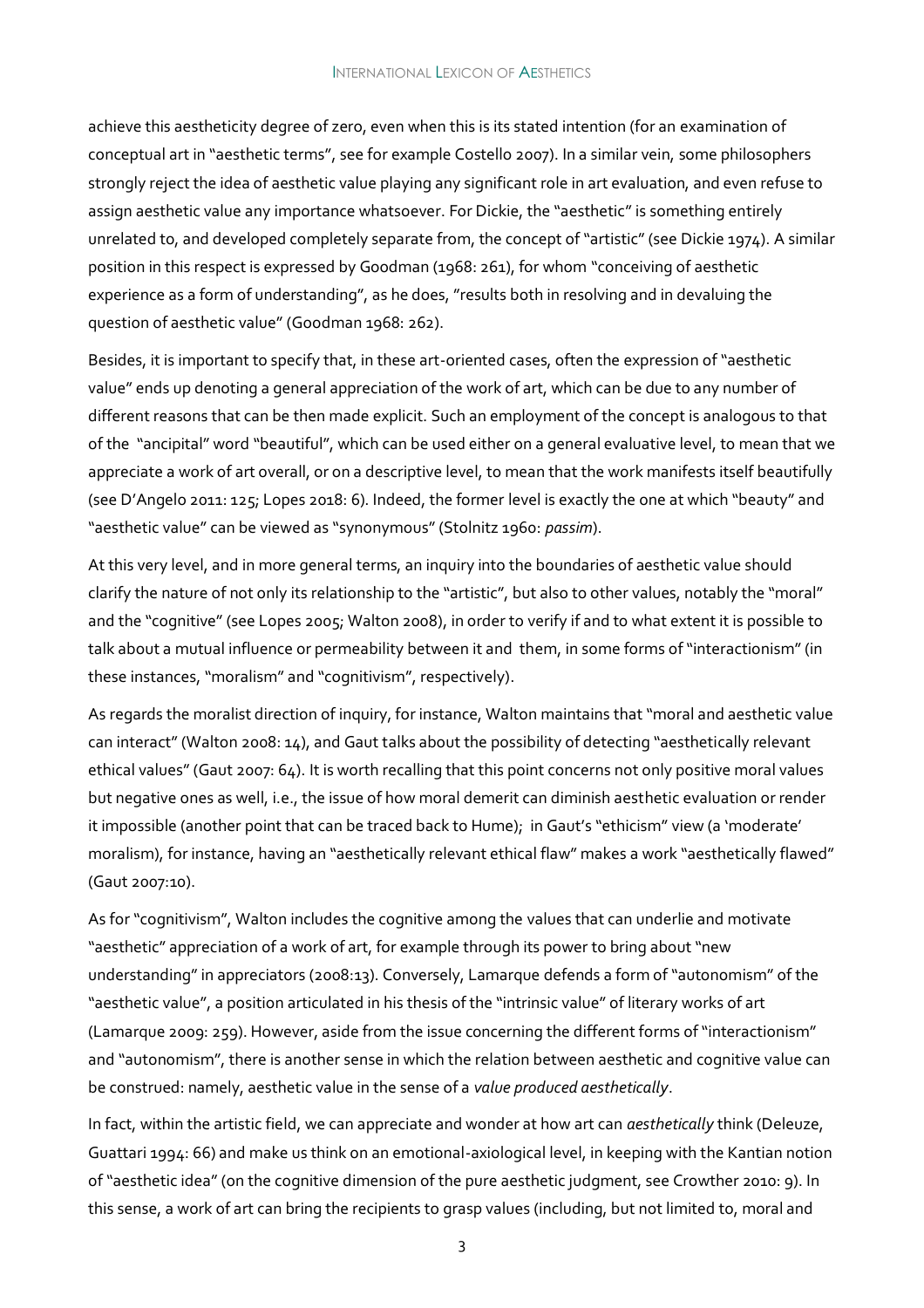cognitive values) exhibited aesthetically (i.e. through an aesthetic form of presentation), fostering an evaluation process that is both affective and cognitive without being conceptually mediated or circumscribable (see for instance Pippin 2020, specifically as regards cinema and, more generally, Goldman 1990: 31-34).

### **BIBLIOGRAPHY**

- M. Beardsley, *The aesthetic point of view* (1970), in M. Beardsley, *The aesthetic point of view. Selected essays*, Ithaca (NY), Cornell University Press, 1982: 15-34.
- N. Carroll, *Aesthetic experience revisited*, "British Journal of Aesthetics", 42/2 (2002): 145-168.
- D. Costello, *Kant after Le Witt: towards an aesthetics of conceptual art*, in P. Goldie, E. Schellekens (eds.), *Philosophy and Conceptual Art*, Oxford, Clarendon, 2007: 92-115.
- P. Crowther, *The Kantian aesthetic. From knowledge to the Avant-Garde*, Oxford, Oxford University Press, 2010.
- P. D'Angelo, *Estetica*, Laterza, Roma-Bari, 2011.
- R. De Clercq, *The concept of an aesthetic property*, "Journal of Aesthetics and Art Criticism", 60/2 (2002): 167-176.
- G. Deleuze, F. Guattari, *What is philosophy?*, New York, Columbia University Press, 1994 (orig. ed. 1991).
- G. Dickie, *Art and the aesthetic: an institutional analysis*, Ithaca (NY), Cornell University Press, 1974.
- J. Fingerhut, J. Prinz, *Wonder, appreciation, and the value of art*, "Progress in Brain Research"*,* 237 (2018): 107-128.
- B. Gaut, *Art, emotion and ethics*, Oxford, Oxford University Press, 2007.
- A. H. Goldman, *Aesthetic qualities and aesthetic value*, "The Journal of Philosophy", 87/1 (1990): 23-37.
- *Aesthetic value*, Boulder, CO, Westview Press, 1995.
- N. Goodman, *Languages of art. An approach to a theory of symbols*, Indianapolis, Bobbs-Merrill, 1968.
- N. Heinich, J.-M. Schaeffer, C. Talon-Hugon (eds.), *Par-delà le beau et le laid: enquêtes sur les valeurs de l'art*, Rennes, Presses universitaires de Rennes, 2014.
- R. Ingarden, *Artistic and aesthetic values*, "British Journal of Aesthetics", 4/3 (1964): 198-213.
- P. Lamarque, *The philosophy of literature*, Malden (MA), Blackwell, 2009.
- J. Levinson, *Aesthetic supervenience* (1984), in J. Levinson., *Music, art, and metaphysics. Essays in philosophical aesthetics* (2nd ed.), Oxford, Oxford University Press, 2011: 134-158.
- D. M. Lopes, *Sight and sensibility. Evaluating pictures*, Oxford, Clarendon Press, 2005.
- *Being for beauty. Aesthetic agency and value*, Oxford, Oxford University Press, 2018.